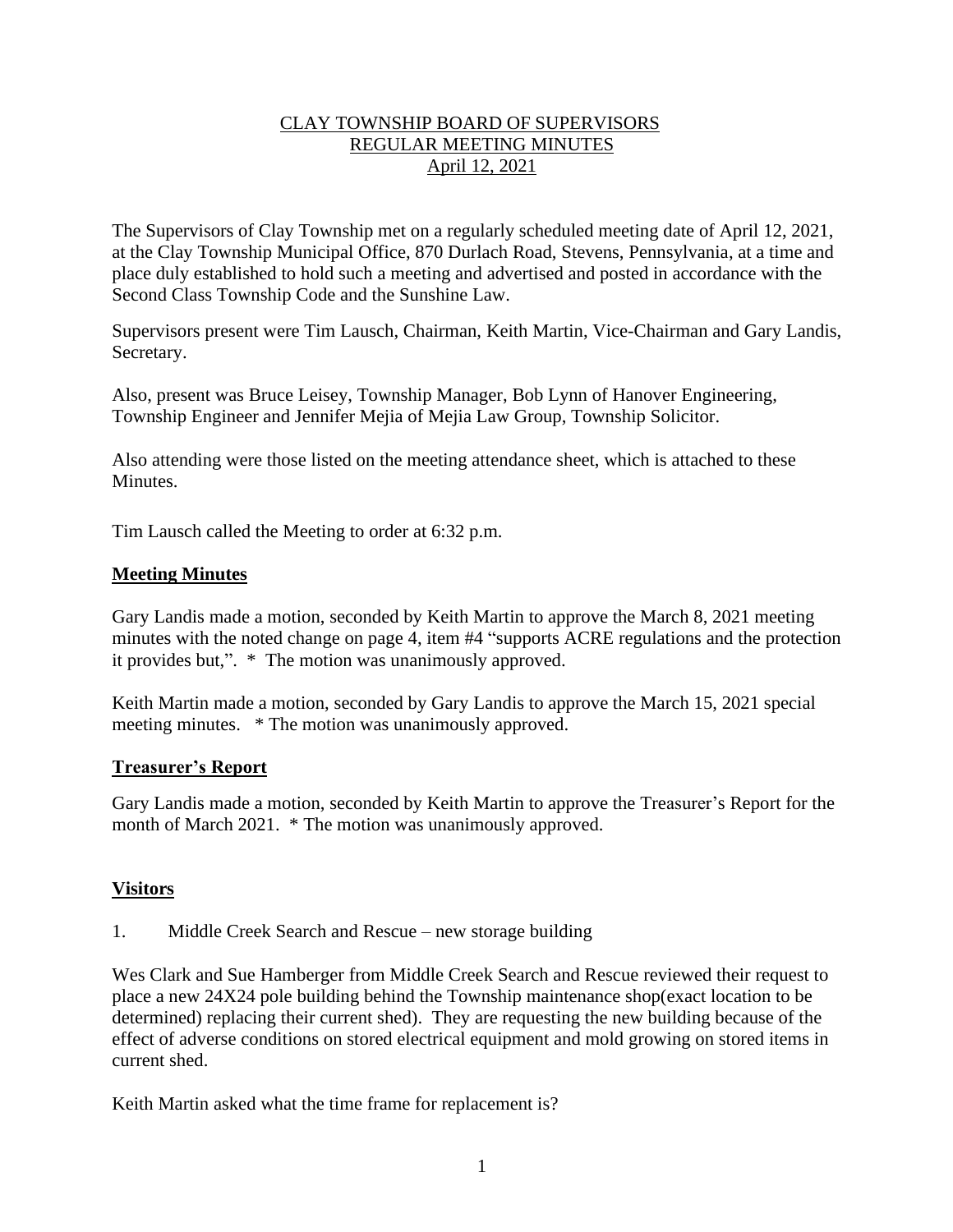They were looking at September or October. Tim Lausch suggested coming back to the June meeting with a drawing to review.

The Board of Supervisors were receptive to the request. There will be further review and discussion with Middle Creek Search and Rescue at the June meeting after further Township discussions have been had regarding the potential of building a Township fueling station and the changes to the area behind the Maintenance Shop.

# **Engineer's Report**

1. Wyndale – Final Subdivision Land Development Plan – Time Extension Request

After review, Keith Martin made a motion, seconded by Gary Landis to approve the request for a 90 Day Time Extension for the Board of Supervisors to render a decision on the Wyndale Final Subdivision Land Development Plan. Date to act on plan is extended to July 20, 2021. \* The motion was unanimously approved.

2. Blue Bell MHP – Land Development Plan – Time Extension Request

After review, Gary Landis made a motion, seconded by Keith Martin to approve the request for a time extension for the Board of Supervisors to render a decision on the Blue Bell MHP Land Development Plan. Date to act on plan is extended to August 10, 2021. The Developer is waiting for technical comments on the NPDES Permit from PA DEP. \* The motion was unanimously approved.

3. Dennis Steffy – Request to have LOC Released for Mt. Spring Road Subdivision

After review and discussion, Keith Martin made a motion, seconded by Gary Landis to request receipt of a recorded agreement between seller and buyer prior to releasing escrow. \* The motion was unanimously approved.

Motion was rescinded at this time and tabled until the next meeting. Bruce Leisey will follow up with Seller and Buyer of property to discuss escrow.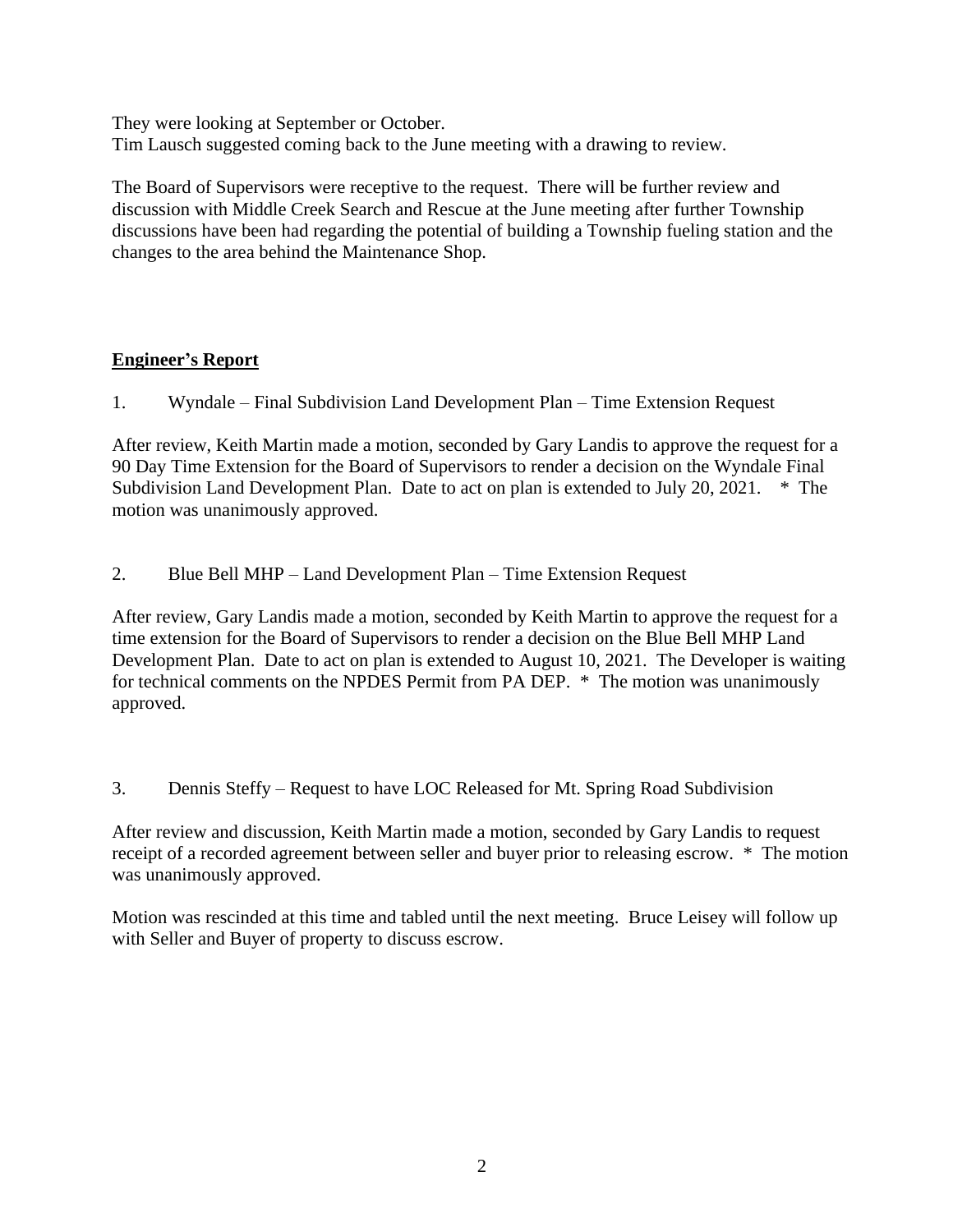4. Hackman Road Paving Project

After discussion, Keith Martin made a motion, seconded by Gary Landis to prepare and advertise a bid for base repair as noted on Hanover Engineering matrix for Hackman Road as noted from Countryside Dr to Township Line and widen turn North of intersection with Countryside Dr.

Also bid as an alternate installing wearing course full width of Hackman Road thru North of intersection with Countryside Dr to RT 322.

# **Old Business**

1. Annex Renovation Update

Bruce Leisey informed the Board of Supervisors that a pre-construction meeting will be held Friday, April  $16<sup>th</sup>$  at 9:00 AM.

# **New Business**

1. Review and Accept Liquid Fuels Audit for Calendar Year 2019

Bruce Leisey informed the Board of Supervisors that there were no findings with the 2019 Audit.

Gary Landis made a motion, seconded by Keith Martin to accept the 2019 Liquid Fuels Audit conducted by the Auditor General's office. \* The motion was unanimously approved.

2. 43 Gentleness Drive – Request to install 6' high Privacy Fence on Property Line

Bruce Leisey reviewed the fence request with the Board of Supervisors.

Keith Martin made a motion, seconded by Gary Landis to grant relief from Chapter 10, Sections 104b, 104h and 104i of the Clay Township Code of Ordinances to install a fence that is over 60' in height, solid and located on the property line as noted on the submitted Zoning Permit Application drawing. \* The motion was unanimously approved.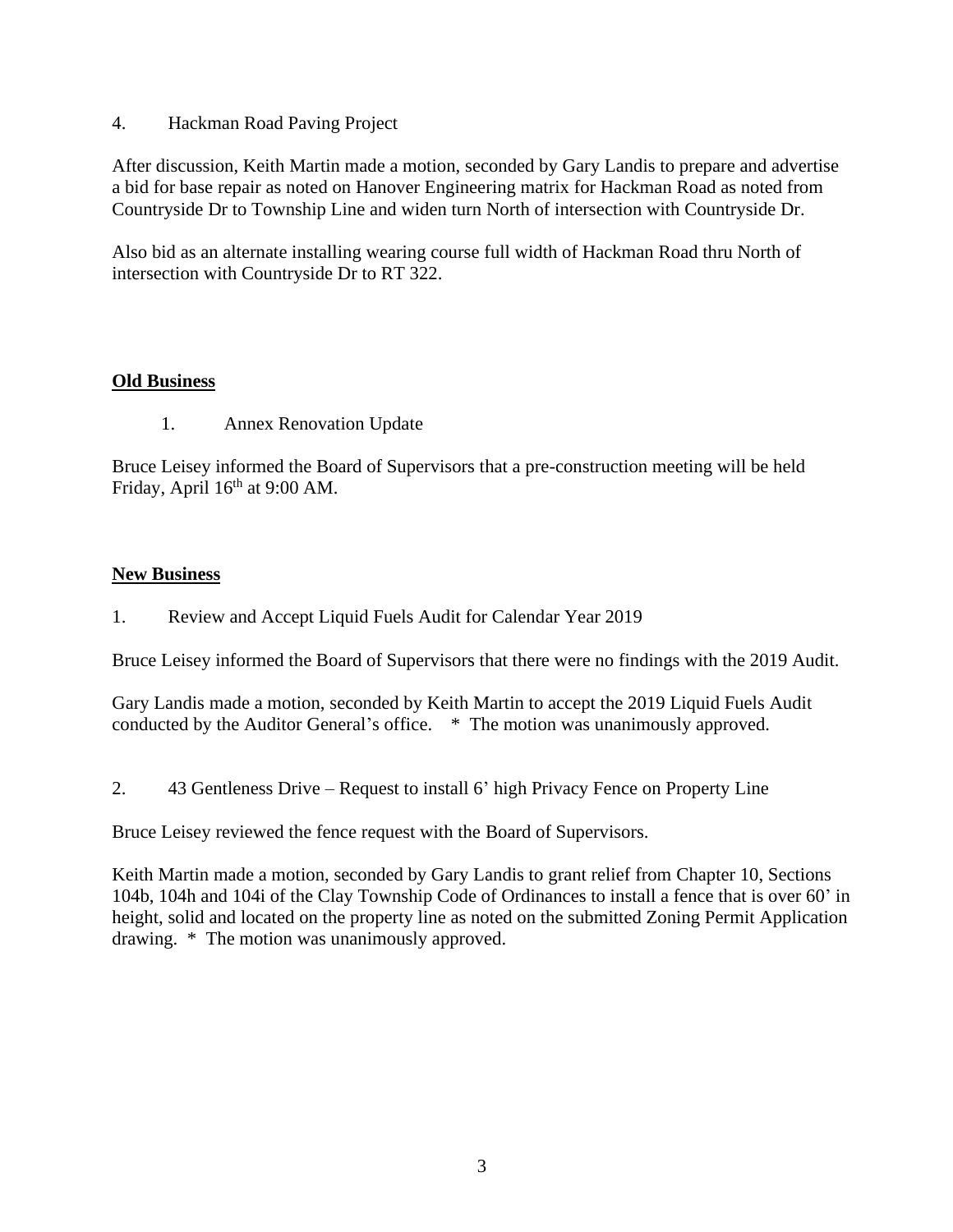3. Approve Loan Refinancing and Increase in Indebtedness

Bruce Leisey reviewed the documents with the Board of Supervisors.

Gary Landis made a motion, seconded by Keith Martin to authorize Bruce Leisey to execute offer sheet from Truist Bank to refinance current loan and increase amount up to \$900,000.00 at a fixed rate of 1.4 % for five (5) years. \* The motion was approved unanimously.

Gary Landis made a motion, seconded by Keith Martin to approve advertising of Ordinance to execute loan agreement. \* The motion was approved unanimously.

#### **Executive Session**

Keith Martin made a motion, seconded by Gary Landis to enter into Executive Session at 9:00 PM to discuss personnel issues and potential litigation. \* The motion was approved unanimously.

Gary Landis made a motion, seconded by Keith Martin to exit Executive Session at 10:30 PM. \* The motion was approved unanimously.

There was discussion on the Ephrata Borough Authority Sewer Agreement. The Board of Supervisors authorized Township Staff to meet with Ephrata Borough Authority representatives to discuss draft Sewer Agreement.

#### **Bills to be Paid**

#### General Fund

Keith Martin made a motion, seconded by Gary Landis, to approve the General Fund bills totaling \$157,855.49 for the month of March. \* The motion was approved unanimously.

#### Rec Fund

Keith Martin made a motion, seconded by Gary Landis, to approve the Recreation Fund bills totaling \$9,718.07 for the month of March. \* The motion was approved unanimously.

#### Sewer Fund

Keith Martin made a motion, seconded by Gary Landis, to approve the Sewer Fund bills totaling \$2,978.75 for the month of March. \* The motion was approved unanimously.